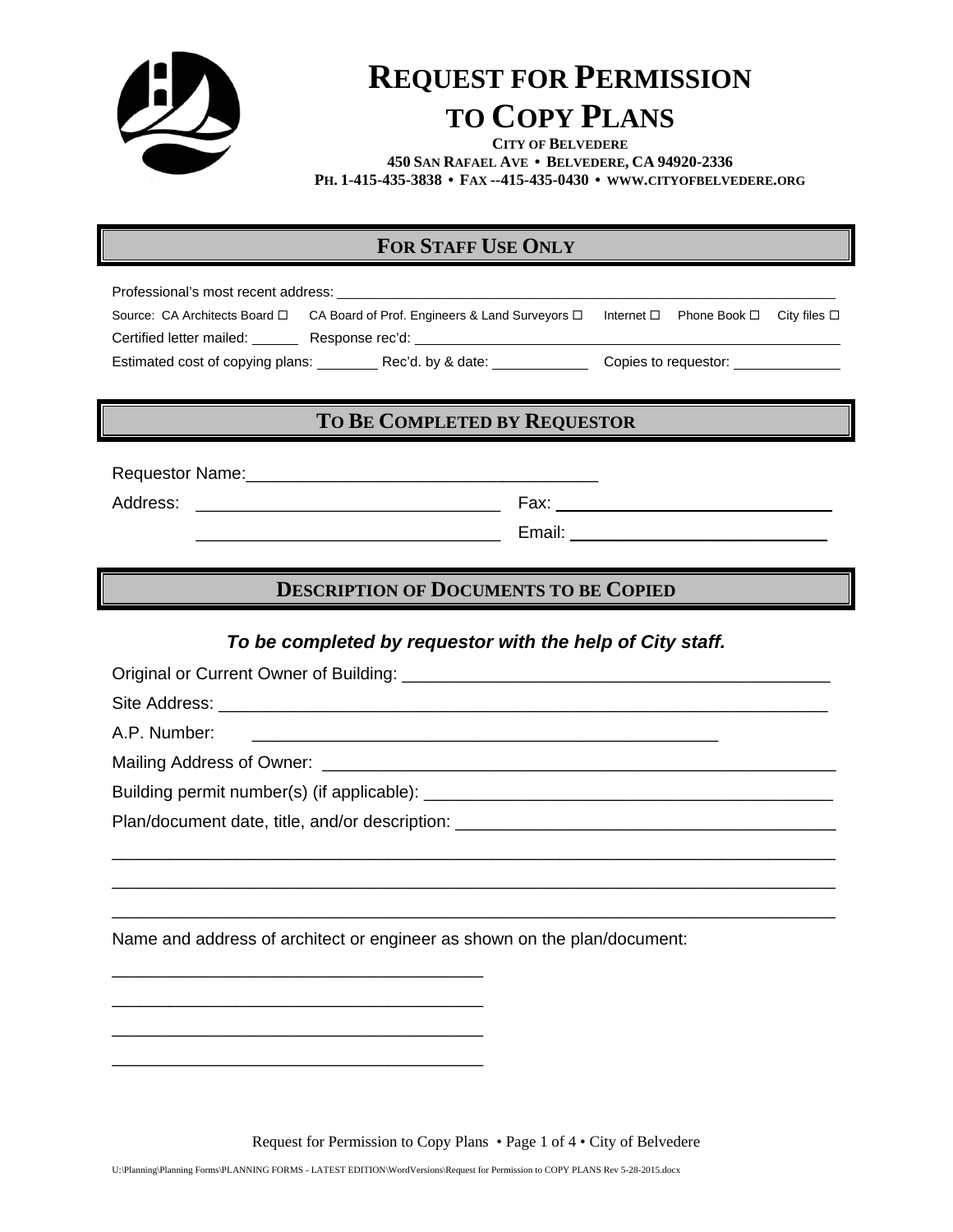#### **AFFIDAVIT OF REQUESTOR**

#### *To be completed by person requesting to duplicate plans/documents.*

I, \_\_\_\_\_\_\_\_\_\_\_\_\_\_\_\_\_\_\_\_\_\_\_\_\_\_\_\_\_\_\_\_\_\_\_\_\_\_\_\_, request copies of the plans and/or documents on record for the above-mentioned address. I understand and will comply with the following:

- 1. That the copy of the plans and/or documents shall be used for maintenance, operation and use of the building.
- 2. That drawings are instruments of professional service and are incomplete without the interpretation of the certified, licensed or registered professional of record.
- 3. That subdivision (a) of Section 5536.25 of the Business and Professions Code states that a licensed architect who signs plans, specifications, reports or documents shall not be responsible for damage caused by subsequent changes to, or use of, those plans. Specifications, reports or documents where the subsequent changes or uses, including changes or uses made by state or local government agencies, are not authorized or approved by the licensed architect who originally signed the plans, specifications, reports or documents, provided that the architectural service rendered by the architect who signed the plans, specifications, reports or documents where the subsequent changes or uses, including changes or uses made by state or local governmental agencies, are not authorized or approved by the licensed architect who originally signed the plans specifications, reports or documents, provided that the architectural service rendered by the architect who signed the plans, specifications, reports or documents was not also a proximate cause of the damage.

The undersigned does hereby acknowledge that he/she has read the foregoing statements, and does understand their meanings, and further acknowledges that the signature of the undersigned obligates him/her to adhere to the conditions set forth in this document.

I understand that the contents of this document are a Public Record.

I hereby certify, under penalty of perjury, under the laws of the State of California, that the foregoing is true and correct.

Executed the \_\_\_\_\_\_\_\_\_\_\_\_\_day of \_\_\_\_\_\_\_\_\_\_\_\_\_, 20\_\_\_\_, at \_\_\_\_\_\_\_\_\_\_\_\_\_\_\_\_\_\_\_\_\_\_\_, California.

 $\overline{\phantom{a}}$  , and the contract of the contract of the contract of the contract of the contract of the contract of the contract of the contract of the contract of the contract of the contract of the contract of the contrac Requestor

#### **JURAT**

A notary public or other officer completing this certificate verifies only the identity of the individual who signed the document to which this certificate is attached, and not the truthfulness, accuracy, or validity of that document.

State of California  $\{$  ss.  $\}$  ss.

County of \_\_\_\_\_\_\_ }

| Subscribed and sworn to (or affirmed) before me this |  |  |  |  |  |  |  | dav of the state of the state of the state of the state of the state of the state of the state of the state of |  |  |  | . 20 . by                                 |  |
|------------------------------------------------------|--|--|--|--|--|--|--|----------------------------------------------------------------------------------------------------------------|--|--|--|-------------------------------------------|--|
|                                                      |  |  |  |  |  |  |  |                                                                                                                |  |  |  | proved to me on the basis of satisfactory |  |

evidence to be the person(s) who appeared before me.

Notary Public

\_\_\_\_\_\_\_\_\_\_\_\_\_\_\_\_\_\_\_\_\_\_\_\_\_\_\_\_\_\_\_\_\_\_ (Seal)

Request for Permission to Copy Plans • Page 2 of 4 • City of Belvedere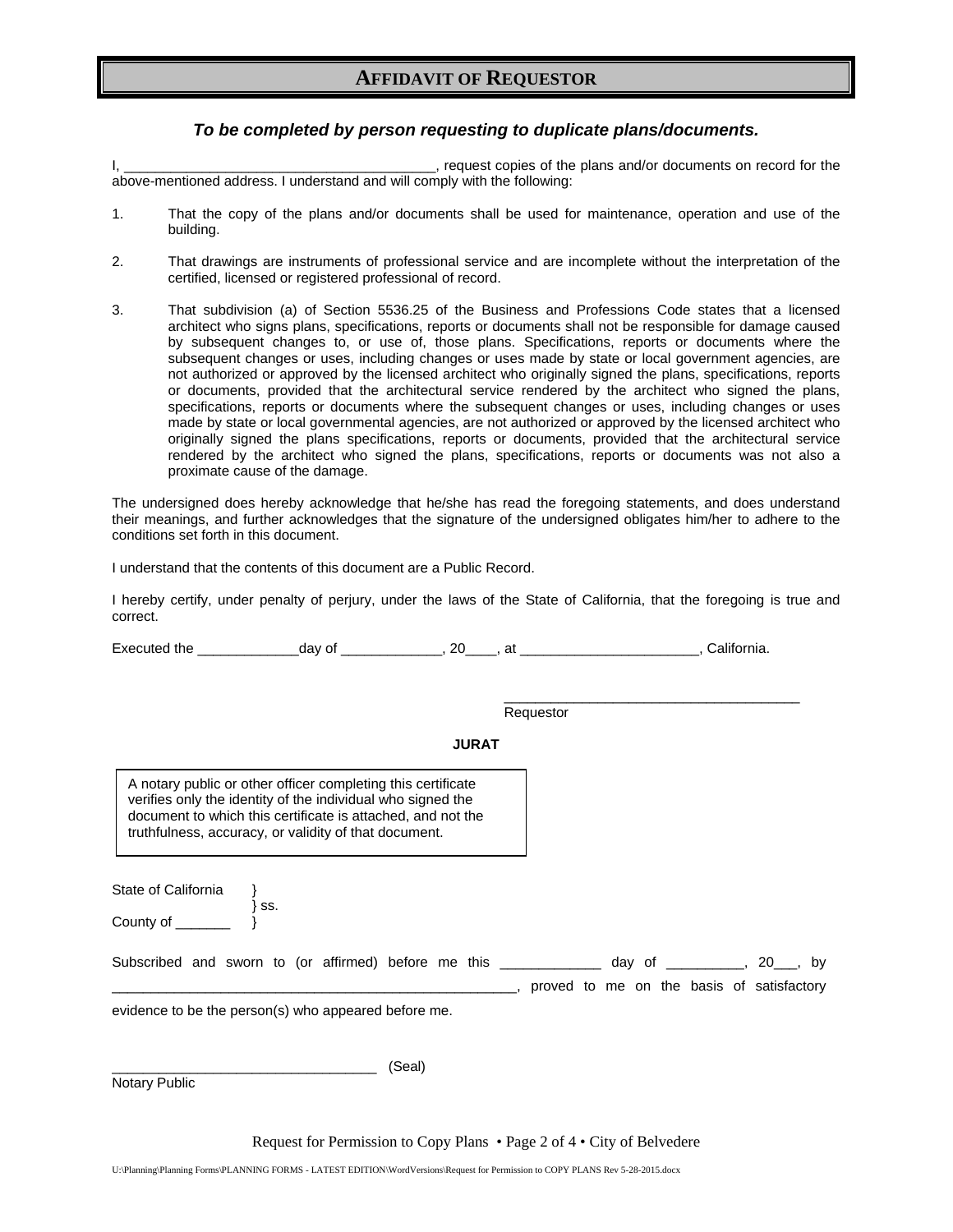5/28/2015 CALIFORNIA HEALTH AND SAFETY CODE SECTIONS 19850-19853

**19850**. The building department of every city or county shall maintain an official copy, which may be on microfilm or other type of photographic copy, of the plans of every building, during the life of the building, for which the department issued a building permit.

 "Building department" means the department, bureau, or officer charged with the enforcement of laws or ordinances regulating the erection, construction, or alteration of buildings.

 Except for plans of a common interest development as defined in Section 4100 or 6534 of the Civil Code, plans need not be filed for:

 (a) Single or multiple dwellings not more than two stories and basement in height.

 (b) Garages and other structures appurtenant to buildings described under subdivision (a).

(c) Farm or ranch buildings.

 (d) Any one-story building where the span between bearing walls does not exceed 25 feet. The exemption in this subdivision does not, however, apply to a steel frame or concrete building.

**19851.** (a) The official copy of the plans maintained by the building department of the city or county provided for under Section 19850 shall be open for inspection only on the premises of the building department as a public record. The copy may not be duplicated in whole or in part except (1) with the written permission, which permission shall not be unreasonably withheld as specified in subdivision (f), of the certified, licensed or registered professional or his or her successor, if any, who signed the original documents and the written permission of the original or current owner of the building, or, if the building is part of a common interest development, with the written permission of the board of directors or governing body of the association established to manage the common interest development, or (2) by order of a proper court or upon the request of any state agency.

 (b) Any building department of a city or county, which is requested to duplicate the official copy of the plans maintained by the building department, shall request written permission to do so from the certified, licensed, or registered professional, or his or her successor, if any, who signed the original documents and from (1) the original or current owner of the building or (2), if the building is part of a common interest development, from the board of directors or other governing body of the association established to manage the common interest development.

 (c) The building department shall also furnish the form of an affidavit to be completed and signed by the person requesting to duplicate the official copy of the plans, which contains provisions stating all of the following:

 (1) That the copy of the plans shall only be used for the maintenance, operation, and use of the building.

 (2) That drawings are instruments of professional service and are incomplete without the interpretation of the certified, licensed, or registered professional of record.

 (3) That subdivision (a) of Section 5536.25 of the Business and Professions Code states that a licensed architect who signs plans, specifications, reports, or documents shall not be responsible for damage caused by subsequent changes to, or use of, those plans, specifications, reports, or documents where the subsequent changes or uses, including changes or uses made by state or local governmental agencies, are not authorized or

Request for Permission to Copy Plans • Page 3 of 4 • City of Belvedere